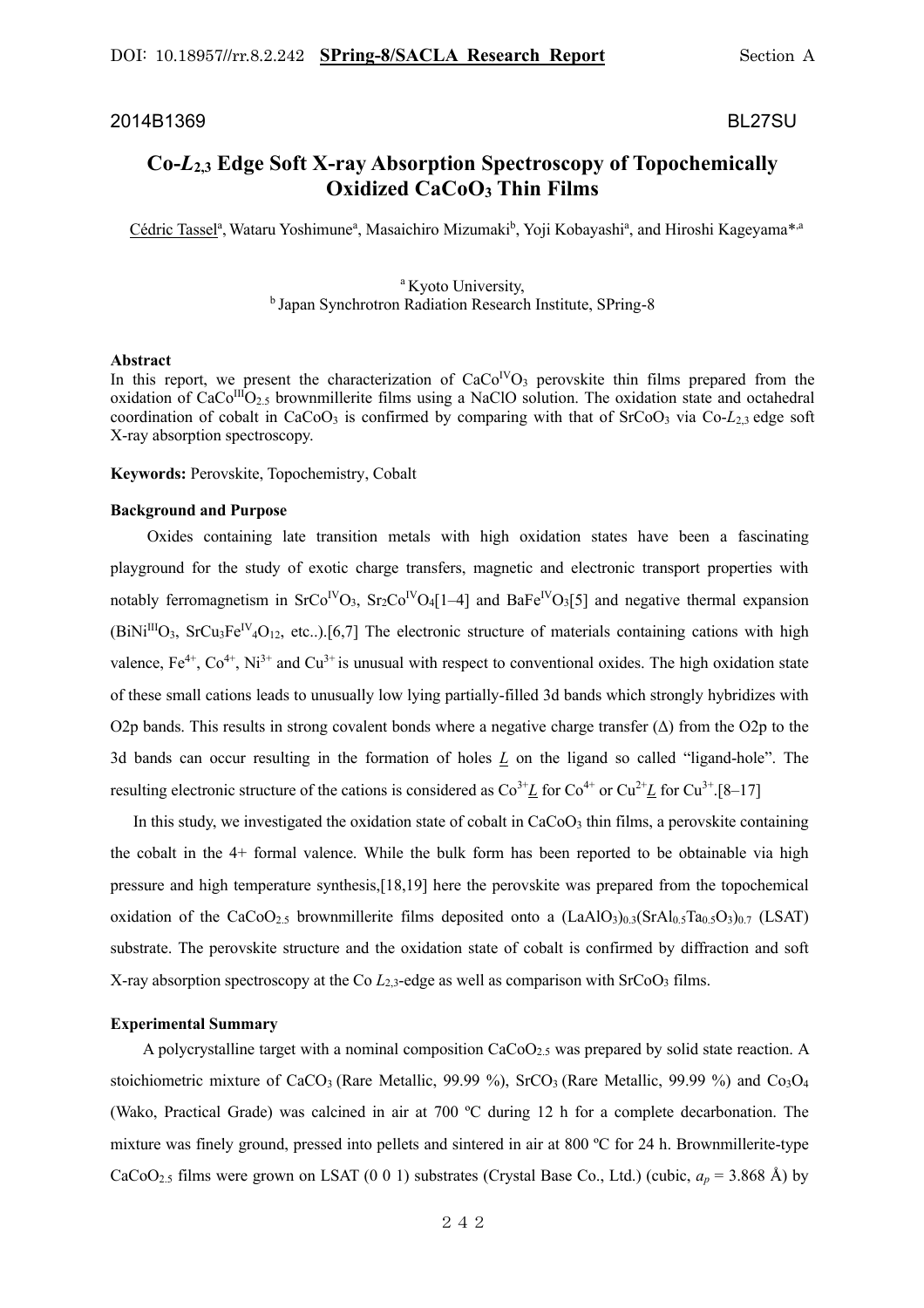pulsed laser deposition (PLD). Deposition was carried out with a KrF excimer laser pulse with a  $\lambda = 248$ nm wavelength, a 2 Hz frequency and  $0.7$  J/cm<sup>2</sup> energy density. During the reaction, the  $O_2$  pressure was kept at 5 Pa and the substrate temperature was set to 650-700 °C. The film was grown for 20 minutes with a thickness estimated around 100 nm. Next, the films were cooled down to room temperature at a 20 ºC /min rate.

Precursor films were next oxidized by placing them in a NaClO solution (Wako, available chlorine 5.0 %). Oxidation of the films was monitored by a Smart Lab Rigaku Cu K $\alpha$  X-ray diffractometer (Figure 1). The reaction was considered complete when the lowest angle  $(0\ 0\ 1/2)$ <sub>p</sub> peak that indicates the stacked octahedra and tetrahedra layers of the brownmillerite structure disappeared. Extinction of this peak suggested the sole presence of octahedral layers and therefore the main presence of a perovskite structure. Longer reaction times did not show difference on XRD patterns.

Oxidation of SrCoO3 films could be achieved in one day as reported in ref. [1]. Once the reaction complete, samples were extracted from the NaClO solution and rinsed with deionized water. The crystal structures of the oxidized films were examined by a Cu Kα X-ray diffractometer (Smart Lab, Rigaku).

The XAS measurements around the Co L-edges were carried out at BL27SU of SPring-8, Japan. The XAS data were collected at 300 K using both surface-sensitive electron yield method and bulk-sensitive fluorescence yield. The energy resolution ΔE at Co L-edges was set to 150 meV.



Fig. 1. Out of plane XRD patterns of precursor film and after NaClO oxidization at room temperature for 6 days.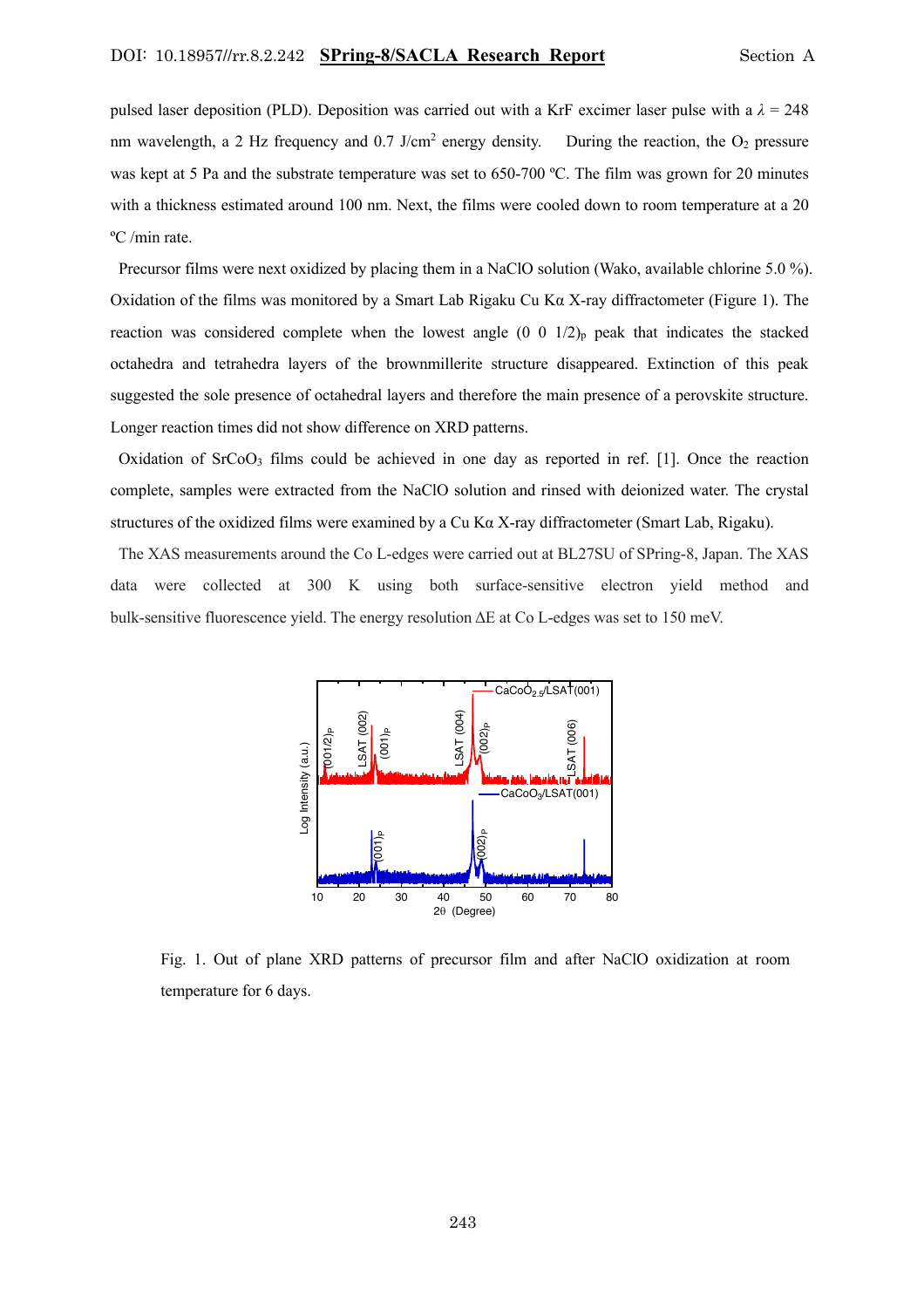

Fig. 2. XAS Co-*L*2,3 edge spectra of precursor film and after NaClO oxidization at room temperature for 6 days. The inset compares the spectrum of  $SrCoO<sub>3</sub>$  and  $CaCoO<sub>3</sub>$  films.

#### **Results and Discussion**

Figure 1 shows the out-of-plane XRD patterns of as-grown CaCoO2.5 films on LSAT indexed by (00*l*) reflections corresponding to the primitive perovskite unit cell  $(a \sim 3.74 \text{ Å})$ . Presence of (00*l*/2) peaks due to the ordered oxygen deficiencies in the octahedra-tetrahedra-octahedra layers sequence of the brownmillerite structure can be observed in agreement with previous reports.[20] The *c*-axis lattice parameter estimated from the profiles was 14.96 Å ( $a_p = 3.74$  Å), which is comparable to the 14.88 Å ( $a_p =$ 3.72 Å) and 14.92 Å values reported in previous thin film and single crystal studies.[20,21] The as-synthesized films were oxidized using a dilute NaClO solution at room temperature. This oxidizing agent was previously used by Ichikawa *et al.* to oxidize SrCoO<sub>2.5</sub> films to SrCoO<sub>3</sub> at RT within one hour.[1] Here, for CaCoO<sub>2.5</sub> films, six days were necessary to yield a supposed CaCoO<sub>3</sub>. The longer time in the CaCoO<sub>2.5</sub> oxidation in comparison to SrCoO<sub>2.5</sub> (50 minutes)[1] may be due to the smaller ionic radius of Ca<sup>2+</sup> (134 pm) in comparison to Sr<sup>2+</sup> (144 pm).[22] Unlike the oxidation of SrCoO<sub>2.5</sub> which first oxidizes to  $SrCoO<sub>2.87</sub>$  and finally to  $SrCoO<sub>3</sub>$ , no intermediates could be observed for the  $CaCoO<sub>3-x</sub>$  system. **hole-states of the diffuse of the diffuse of the d control intensity peak** *L***3 (2p3/2 → 3d transition) is observed at low-<br>The more interesting of the diffuse peak** *L***<sub>3</sub> (2p3/2 + 3d transition) is observed at lower in** 

As seen in Fig. 1, the (001) and (002) reflections that could be observed in the brownmillerite phase, remained after oxidation witnessing a topochemical intercalation of oxygen species. The out-of-plane lattice parameter of the obtained phase (3.72 Å) is fairly similar to that of the brownmillerite structure ( $a_p$  = 3.74 Å), which again is in marked contrast with the oxidation of  $SrCoO<sub>2.5</sub>$  with an out-plane lattice parameter evolving from 4.0 Å to 3.86Å and finally to 3.82 Å on LSAT.[1] The smaller lattice parameter observed in this case is due to the oxidation of the  $Co<sup>3+</sup>$  to a smaller  $Co<sup>4+</sup>$ .

To confirm the oxidation of the phase, we investigated the valence state of Co in brownmillerite-type CaCoO2.5 films and oxidized films using soft-XAS measurements at the Co-*L*2,3 edge (Fig. 2). The two peaks *L*<sup>2</sup> and *L*<sup>3</sup> at the Co-*L* edge originate from transitions of electrons from the Co-2p core-states to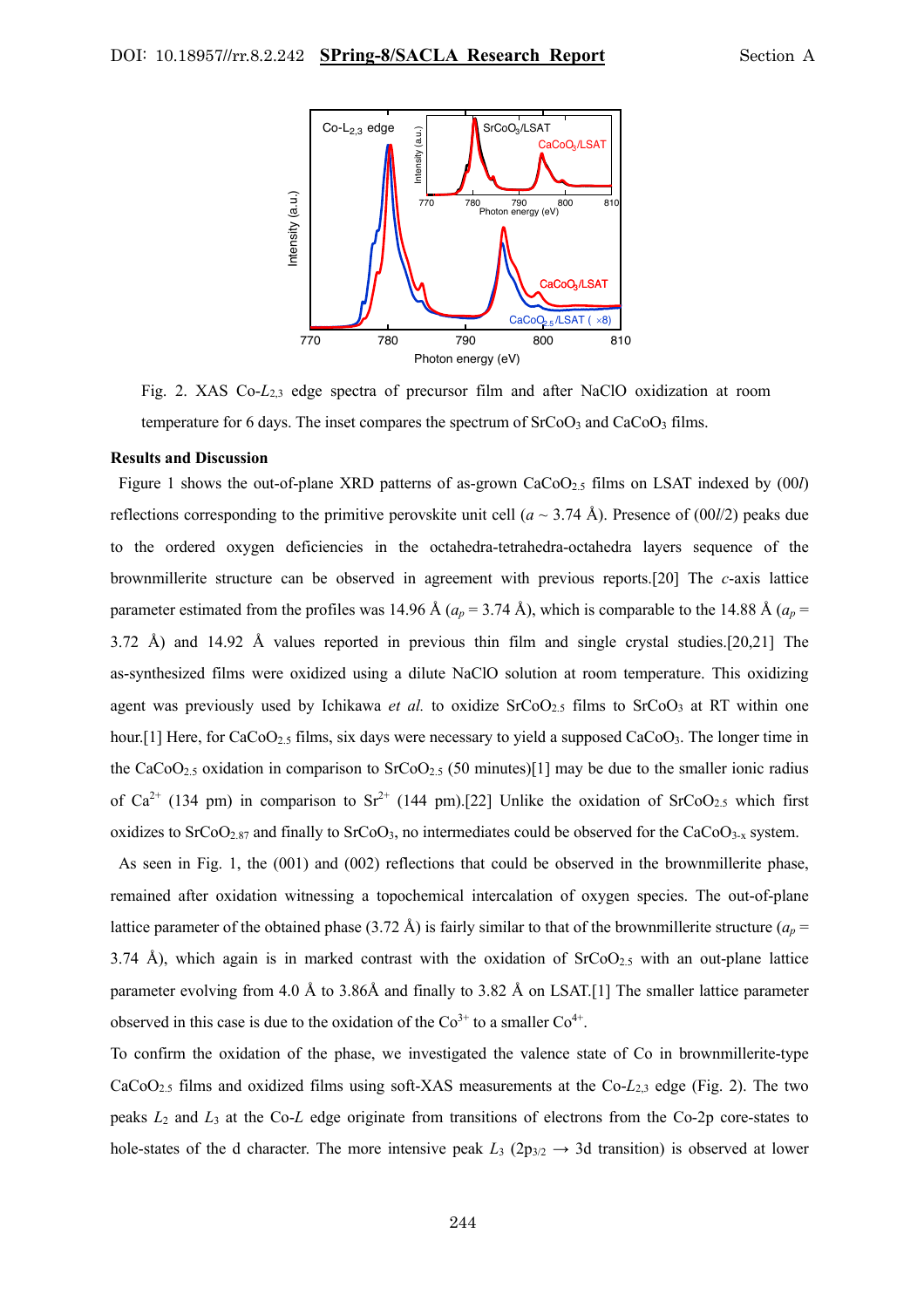energy (780 eV) with respect to the  $L_2$  peak ( $2p_{1/2} \rightarrow 3d$  transition) (796 eV). Comparison of the absorption spectra for CaCoO<sub>3</sub> and CaCoO<sub>2.5</sub> (Fig. 2) reveals a shift of both  $L_2$  and  $L_3$  peaks ( $\sim$  0.2 eV) toward higher energy indicative of the oxidation of  $Co<sup>3+</sup>$  to  $Co<sup>4+</sup>$ . To confirm this, we compared the spectra of both CaCoO<sub>3</sub> films and SrCoO<sub>3</sub> (inset of Figure 2). Both patterns superimpose nearly ideally on one another, which indicates that both phases should be in the same oxidation state  $(Co<sup>4+</sup>)$ . Further evidence can be also obtained by observing the lack of difference not only in peak position but also in the shape and shoulders of these peaks that indicate similar local structural (octahedra only) and electronic features  $(Co^{4+})$  for both materials.[23]

### **Challenges**

We showed that the synthesis of  $CaCoO<sub>3</sub>$  films could be achieved by oxidation of a brownmillerite using a NaClO solution. Understanding the properties of the  $CaCoO<sub>3</sub>$  thin films will require further studies among which the determination of its genuine magnetic and spin state.

# **References**

- [1] N. Ichikawa et al., *Dalt. Trans.*, **41**, 10507-10510 (2012).
- [2] L. Youwen et al., *J. Phys. Condens. Matter*, **23**, 245601 (2011).
- [3] J. Matsuno et al., *Phys. Rev. Lett.*, **93**, 167202 (2004).
- [4] X.L. Wang et al., *Phys. Rev. B*, **72**, 64401 (2005).
- [5] N. Hayashi et al., *Angew. Chemie Int. Ed.*, **50**, 12547–12550 (2011).
- [6] M. Azuma et al., Nat. Commun., 2, 347 (2011).
- [7] I. Yamada et al., *Angew. Chemie*, **120**, 7140–7143 (2008).
- [8] W. Chen et al., *J. Mater. Chem.*, **20**, 7282–7286 (2010).
- [9] A. Fujimori et al., Phys. Rev. B, 36, 6691–6694 (1987).
- [10] A.E. Bocquet et al., *Phys. Rev. B*, **45**, 1561–1570 (1992).
- [11] C.-Y. Kim et al., *Phys. Rev. B*, **66**, 85115 (2002).
- [12] J. van Elp et al., *Phys. Rev. B*, **44**, 6090–6103 (1991).
- [13] J. van Elp et al., *Phys. Rev. B*, **45**, 1612–1622 (1992).
- [14] R.H. Potze et al., *Phys. Rev. B*, **51**, 11501–11506 (1995).
- [15] A. Bianconi et al., *Phys. Lett. A*, **127**, 285–291 (1988).
- [16] A. Bianconi et al., *Int. J. Mod. Phys. B*, 01, 853–862 (1987).
- [17] A. Fujimori et al., *Solid State Commun.*, **63**, 857–860 (1987).
- [18] X. Li et al., Sci. Adv., 5, eaav6262 (2019).
- [19] T. Osaka et al., Phys. Rev. B, 95, 224440 (2017).